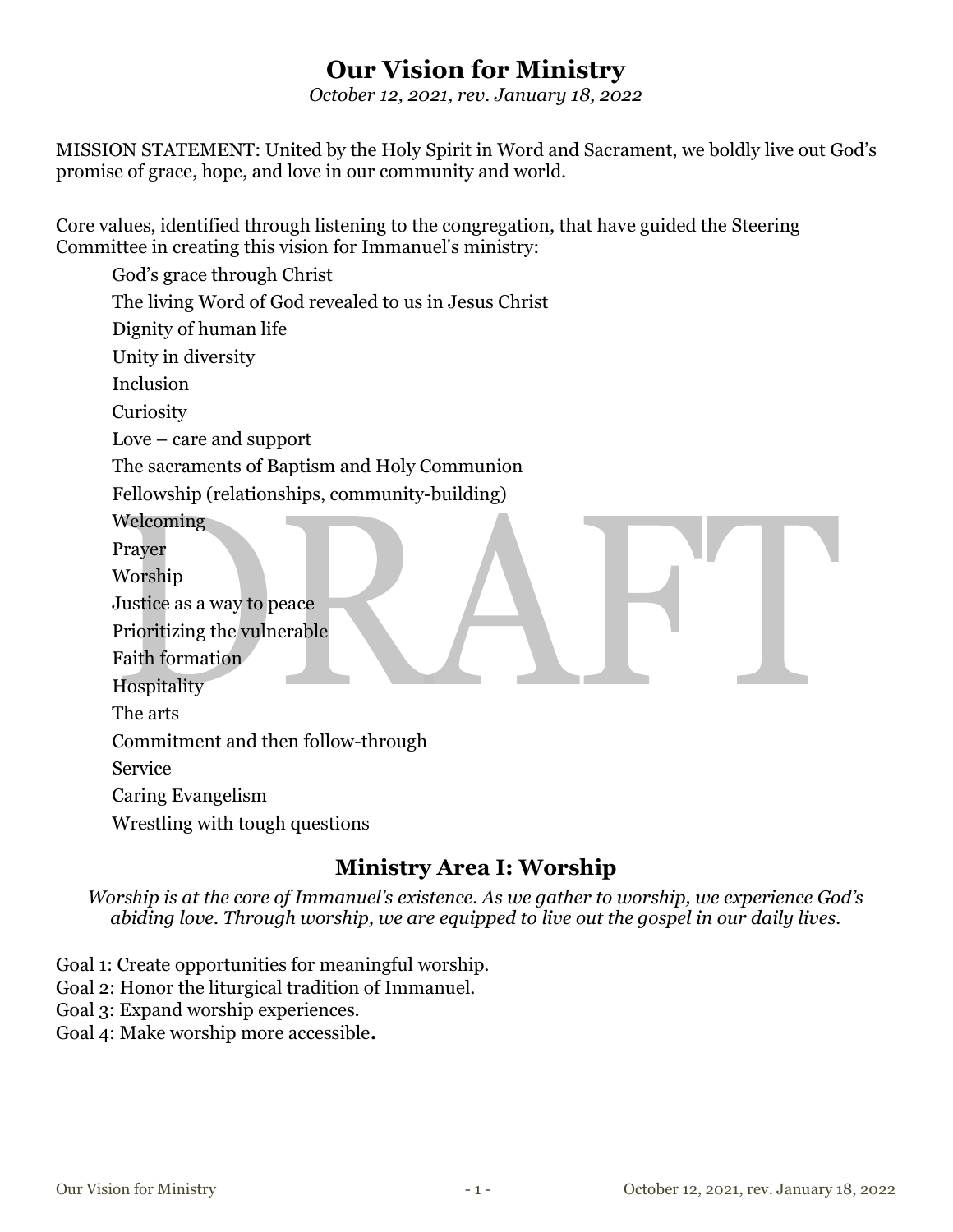## Ministry Area II: Relationships

Recognizing that strong relationships are an essential part of God's plan for humanity, we value relationships for their own sake and strive to be a community that truly welcomes and loves all people within and outside our walls.

Goal 1: Maintain, strengthen, and celebrate existing relationships.

Goal 2: Invite and receive everyone with hospitality.

Goal 3: Be active members of the wider community.

Goal 4: Use our resources to the benefit of the world we share.

Goal 5: Work for justice for all of God's creation.

# Ministry Area III: Faith Formation

Faithful to the promises of baptism, we commit to helping all people grow in Christian faith and life.

- Goal 1: Establish structures and practices to empower, develop, and support leaders, both lay and rostered.
- Goal 2: Continue the work of the Reformation, calling for change and renewal within the universal Church.
- Goal 3: Become more deeply rooted in our sacred story.
- Goal 4: Develop a rich understanding of our Lutheran confessional heritage, and a familiarity with Christian history and theology.
- Goal 5: Pursue spiritual growth and renewal, personally and communally.

# Ministry Area IV: Faithful Administration.

Recognizing that all we have comes from God and belongs to God, we strive to be good stewards of all that God has entrusted to our care.

- Goal 1: Nurture a congregational culture rooted in love, committed to thoughtful and proactive change in service to the gospel.
- Goal 2: Be faithful stewards of all God has given us.
- Goal 3: Demonstrate care for those engaged in the mission of Immanuel.
- Goal 4: Conduct parish matters responsibly.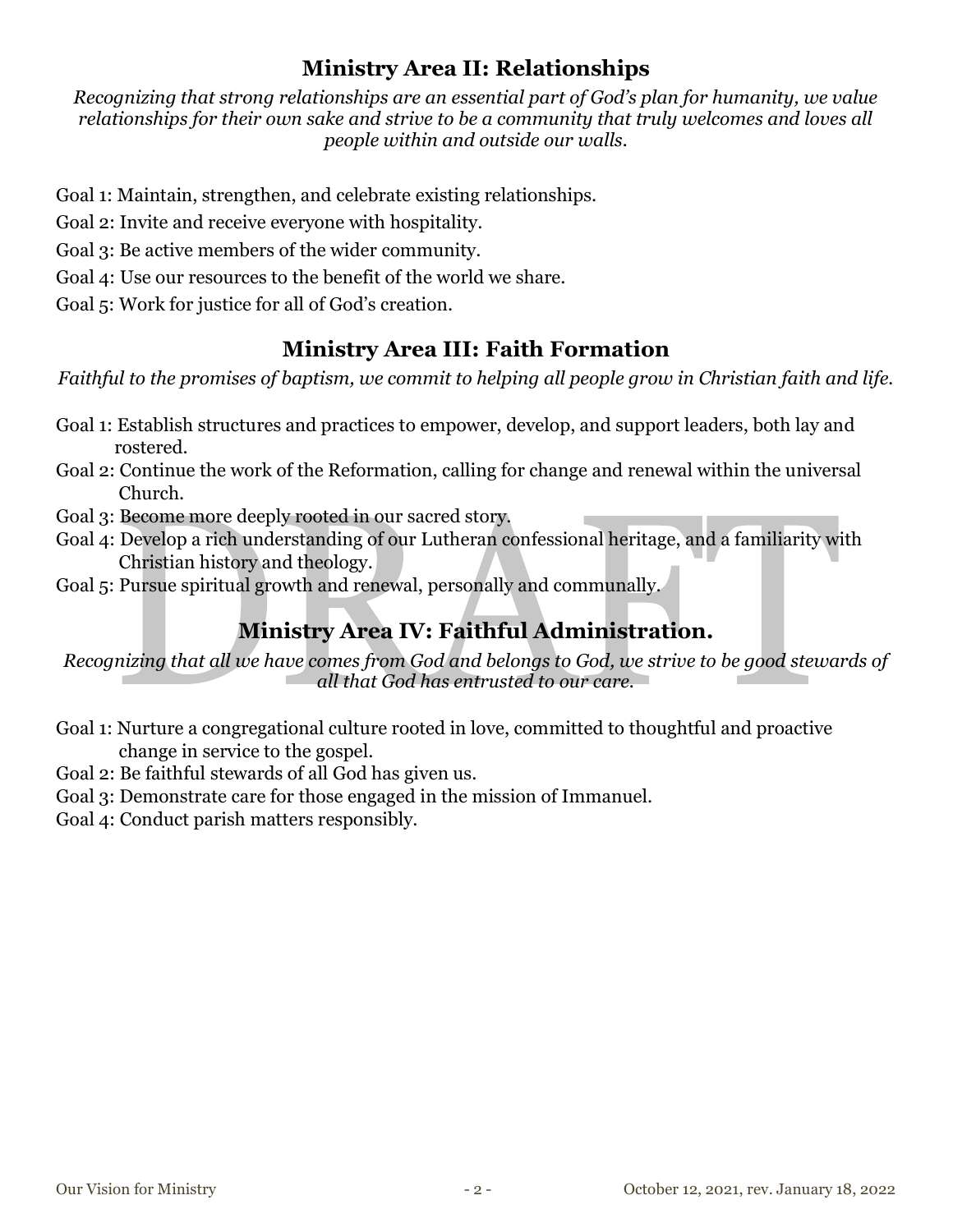## Ministry Area I: Worship

Worship is at the core of Immanuel's existence. As we gather to worship, we experience God's abiding love. Through worship, we are equipped to live out the gospel in our daily lives.

#### Goal 1: Create opportunities for meaningful worship.

- 1.a: Offer praise, thanksgiving, and lament to God.
- 1.b: Proclaim the good news of our Lord in ways that engage all of our senses.
- 1.c: Contextualize the gospel as relevant to our lives and communities.
- 1.d: Ground us in our sacred story.
- 1.e: Invite all who are gathered in worship to participate in ways they find life-giving.
- 1.f: Share the comfort of Christ's love and the challenge of living the gospel every day.
- 1.g: Welcome all people to receive the sacraments of baptism and holy communion.

## Goal 2: Honor the liturgical tradition of Immanuel.

- 2.a: Enrich the existing musical program (e.g., choir, organ, additional musicians, Bach cantatas).
- 2.b: Uplift the role of lay ministers in worship.
- 2.c: Continue to worship using the ancient pattern of Gathering, Word, Meal, and Sending.
- 2.d: Offer ample opportunities for communal singing.
- 2.e: Find ways to deepen people's understanding of our worship practices.

## Goal 3: Expand worship experiences.

- 3.a: Incorporate a wider selection of music and liturgical formats (e.g., different settings of the liturgy, non-organ instrumentation, different musical genres, services of the word, drama, dance).
- 3.b: Provide opportunities for worship in addition to the Sunday Assembly (e.g., Bach Cantata Vespers Series, healing services).
- 3.c: Invite people to shape the liturgy in new and different ways, offering ideas to support and supplement the worship life at Immanuel.
- 3.d: Create opportunities for those who participate in worship to contribute their gifts and talents (e.g., chancel drama, slam poetry, liturgical dance).

#### Goal 4: Make worship more accessible.

- 4.a: Examine the layout and use of our liturgical space.
- 4.b: Provide opportunities for education that increase understanding of worship.
- 4.c: Design bulletins that make worship easy to follow.
- 4.d: Enhance our ministry of hospitality (e.g., greeters and ushers).
- 4.e: Regularly examine the use of technology to allow greater accessibility (e.g., streaming services, hearing assist devices).
- 4.f: Be proactive in finding ways to eliminate barriers to worship (e.g., automatic doors, talk with homebound members about how best to distribute recorded services, address accessibility within the service itself, like providing large-print worship materials).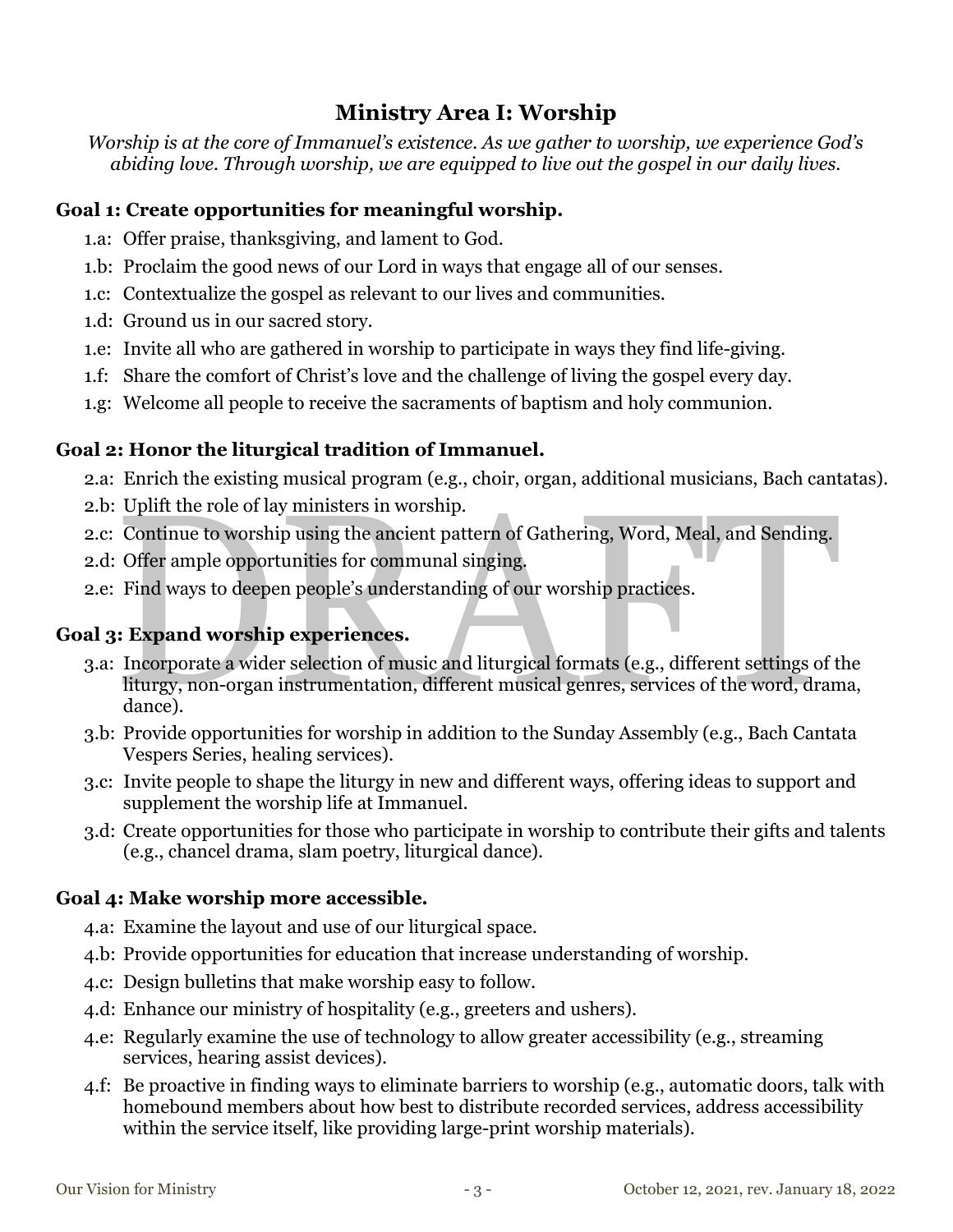## Ministry Area II: Relationships

Recognizing that strong relationships are an essential part of God's plan for humanity, we value relationships for their own sake and strive to be a community that truly welcomes and loves all people within and outside our walls.

### Goal 1: Maintain, strengthen, and celebrate existing relationships.

- 1.a: Recognize our unity in the face of our differences.
- 1.b: Listen to and get to know one another.
- 1.c: Create opportunities for relationships to flourish throughout the community, especially across boundaries that have naturally grown over time.
- 1.d: Communicate and care for one another in times of crisis.
- 1.e: Support and promote efforts to minister to one another (e.g., teleministry, virtual gatherings, fellowship events, Stephen Ministry, informal conversations).

#### Goal 2: Invite and receive everyone with hospitality.

- 2.a: Adapt our premises to be approachable and accessible (e.g., clearer signage, functional entrances).
- 2.b: Consider ways we can publicly and explicitly communicate welcome, especially to those who might otherwise feel unwelcome.
- 2.c: Evaluate what it's like to be a first-time visitor, and adapt our practices to reflect a culture of hospitality.
- 2.d: Offer a personal connection to everyone who comes to Immanuel.
- 2.e: Improve exterior lighting and signage, especially with regards to parking.
- 2.f: Expand our publicity tools, including improved use of social media.
- 2.g: Recognize that welcoming unfamiliar people or communities can be uncomfortable, but also an opportunity to encounter Christ in their presence.

#### Goal 3: Be active members of the wider community.

- 3.a: Communicate and honor invitations to participate in community life.
- 3.b: Find ways to visibly represent the values and mission of Immanuel outside the church walls.
- 3.c: Seek out relationships with other organizations.
- 3.d: Establish ecumenical and interfaith partnerships with other communities of faith.
- 3.e: Seek out community needs, especially ones not currently being met.

#### Goal 4: Use our resources to the benefit of the world we share.

- 4.a: Engage in acts of service, locally and globally.
- 4.b: Explore ways to enhance our building to better serve the needs of the community (e.g., using the Old Kitchen for more than storage space).
- 4.c: Explore how to use our current resources more intentionally (e.g., using Luther Hall to serve regular community meals, sharing library resources with those outside Immanuel).

## Goal 5: Work for justice for all of God's creation.

5.a: Establish a Committee for Justice and Peace, representative of the congregation.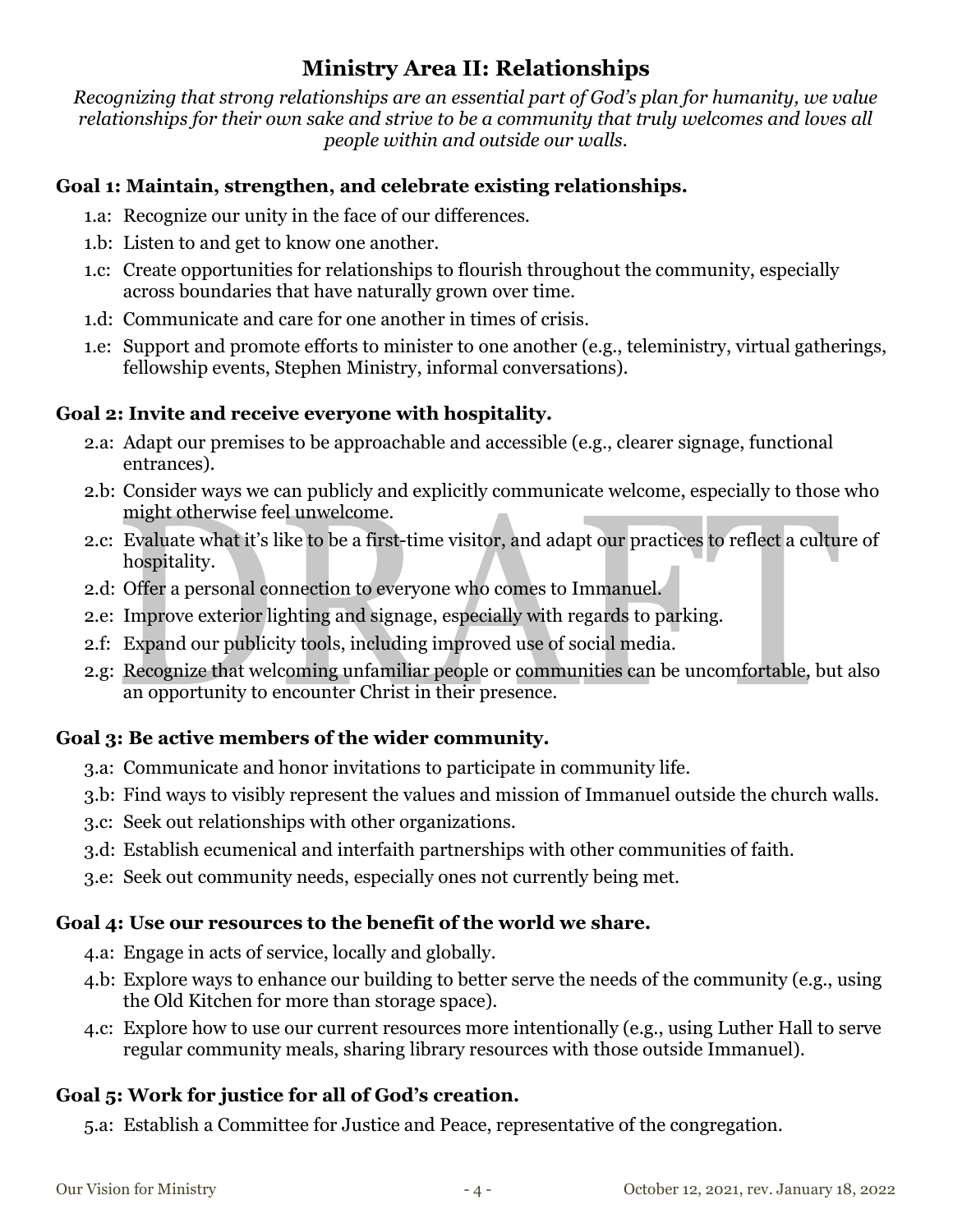- 5.b: Engage in deliberate self-reflection on our place in the community, and systems of power and privilege.
- 5.c: Make our voices heard when there is injustice in the community.
- 5.d: Leverage the privilege and power we have to create a just society.
- 5.e: Walk with and support disenfranchised communities.

# Ministry Area III: Faith Formation

Faithful to the promises of baptism, we commit to helping all people grow in Christian faith and life.

## Goal 1: Establish structures and practices to empower, develop, and support leaders, both lay and rostered.

- 1.a: Seek out and lift up potential leaders, and help them recognize their gifts and strengths.
- 1.b: Help leaders develop and reflect on their faith stories.
- 1.c: Provide leaders with the training and resources they need to faithfully carry out their calling.
- 1.d: Support and encourage people discerning their vocations, including those whom God is calling to rostered ministry.
- 1.e: Affirm with gratitude the work of leaders.
- 1.f: Seek feedback using every tool that makes sense (e.g., surveys, listening sessions).

## Goal 2: Continue the work of the Reformation, calling for change and renewal within the universal Church.

- 2.a: Provide opportunities for people to grapple with difficult questions, discerning how the gospel calls us to action in the face of a broken world.
- 2.b: Celebrate the diversity of opinion within our community, challenging and learning from one another to deepen our faith, while showing Christian love and mutual respect for one another.
- 2.c: Identify and confess the sins of the Church, and repent for the ways we, as the people of Immanuel, have failed to live out the gospel.
- 2.d: Invite and equip people to participate in the renewal of the Church, working to repair the harm the Church has caused.

## Goal 3: Become more deeply rooted in our sacred story.

- 3.a: Read the Bible.
- 3.b: Provide good tools to help us be more effective readers of the Bible (e.g., give context through educational opportunities, commentaries and access to literary, historical, and textual criticisms).
- 3.c: Promote individual and communal engagement with scripture (e.g., Bible study, ageappropriate programming for Sunday Schoolers, Confirmands and Youth, Theology on Tap conversations).

## Goal 4: Develop a rich understanding of our Lutheran confessional heritage, and a familiarity with Christian history and theology.

- 4.a: Publicly affirm formative Lutheran theology rooted in grace alone.
- 4.b: Discern and proclaim our theology in ways faithful to the gospel and meaningful in our current context.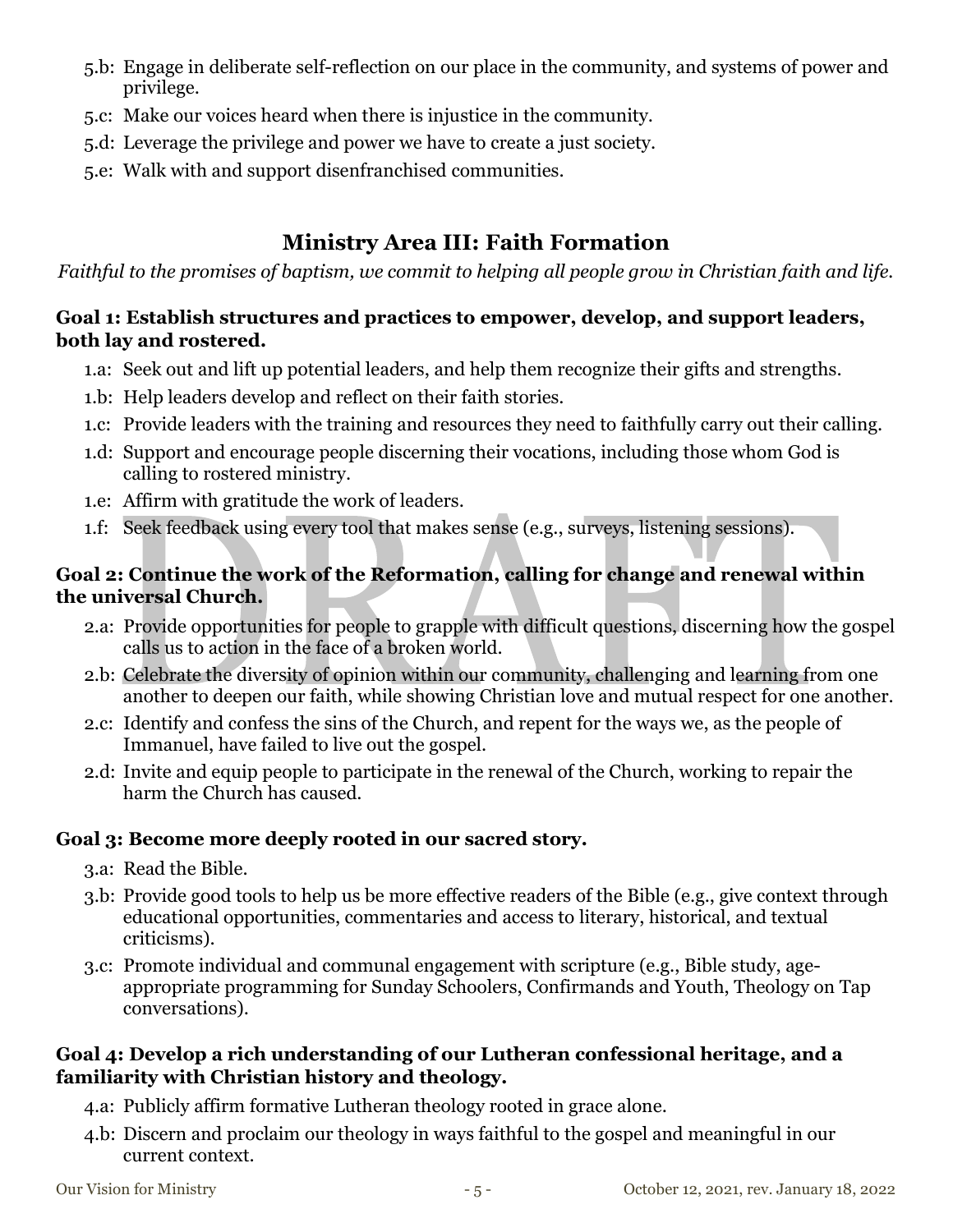- 4.c: Encourage everyone to engage with questions of theology, and provide opportunities and resources to guide them (e.g., Sunday School and Confirmation programming, Immanuel Symposium, Adult Forum, mid-week Lenten Studies, "What does it mean to be Lutheran?" classes).
- 4.d: Engage in thoughtful, respectful conversation with communities from other denominations and religious traditions.
- 4.e: Continue to emphasize the importance of the arts as historically and theologically significant to the life and faith of the Immanuel community, and expand opportunities to connect with that heritage. (e.g., Bach Cantatas, hymnody, visual arts).

### Goal 5: Pursue spiritual growth and renewal, personally and communally.

- 5.a: Encourage a congregational culture where faith practices are understood as joyful expressions of faith.
- 5.b: Expand and support current ministries that care for the spiritual health of our community (e.g., the Prayer Team, the Immanuel Library).
- 5.c: Explore a broad range of spiritual disciplines and devotional practices to deepen our experience of God's grace revealed in Christ. (e.g., spiritual direction, modes of contemplative prayer, nature walks, prayer labyrinths).
- 5.d: Establish a program of peer mentorship ministry, aimed toward new members but open to all, giving an opportunity to renew and affirm their baptism (e.g., the program suggested by Faith Forming Faith by Paul Hoffman).
- 5.e: Help each other talk about our faith, so we can articulate it meaningfully in conversation, both at Immanuel and with those beyond these walls.
- 5.f: Emphasize the importance of the arts as expressions of faith and expand opportunities to experience, learn, and create (e.g., new compositions, creative writing, storytelling).

## Ministry Area IV: Faithful Administration.

Recognizing that all we have comes from God and belongs to God, we strive to be good stewards of all that God has entrusted to our care.

#### Goal 1: Nurture a congregational culture rooted in love, committed to thoughtful and proactive change in service to the gospel.

- 1.a: Foster a willingness to talk about hard topics, listening to each other with love and respect.
- 1.b: Communicate clearly with each other, recognizing that leaders should hear and be heard, and that the whole community has a role in discerning where God is calling Immanuel.
- 1.c: Find meaningful ways to include and listen to all voices, providing safe channels for people to give honest feedback, and respond appropriately.
- 1.d: Encourage and empower committees, task forces, and other groups to minister boldly, leading us into innovative and experimental ways of being God's church in the world.
- 1.e: Proactively and intentionally review our ministries and practices, discerning whether they serve the mission of Immanuel.
- 1.f: Be willing to let go of things that are no longer contributing to the ministry of Immanuel.
- 1.g: When change happens, find ways to both grieve the loss of the old and celebrate the new.
- 1.h: Be nimble when adapting to changing circumstances, and frame adversity as an opportunity to grow.